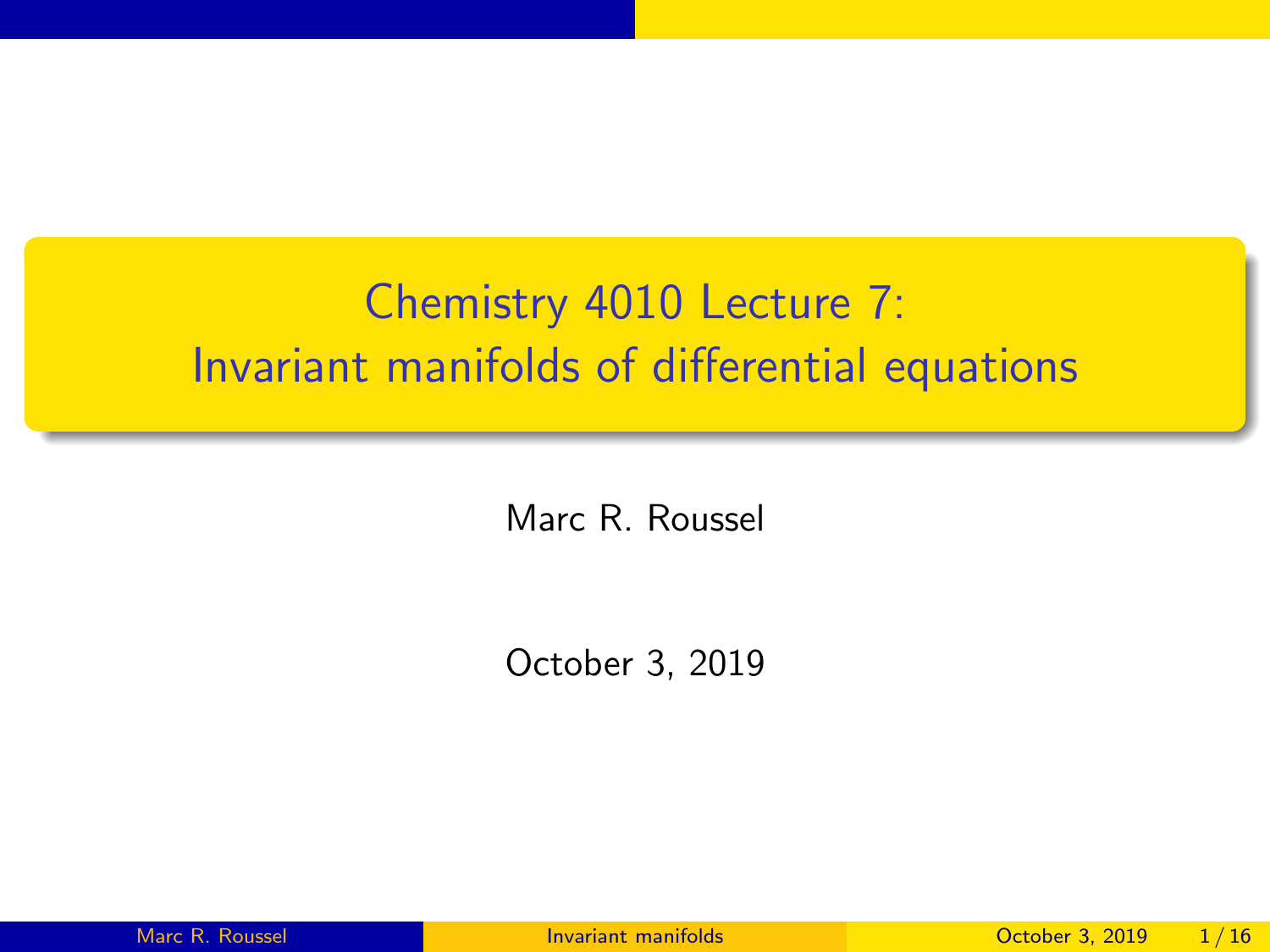Recall the linearization of a set of differential equations near an equilibrium point

$$
\dot{\delta {\bf x}} = {\bf J}^* \delta {\bf x}
$$

**•** Solution:

$$
\delta \mathbf{x}(t) = \sum_{i=1}^n c_i e^{\lambda_i t} \mathbf{u}_i
$$

where  $(\lambda_i, \mathbf{u}_i)$  is an eigenvector-eigenvalue pair, and  $\emph{n}$  is the dimension of phase space.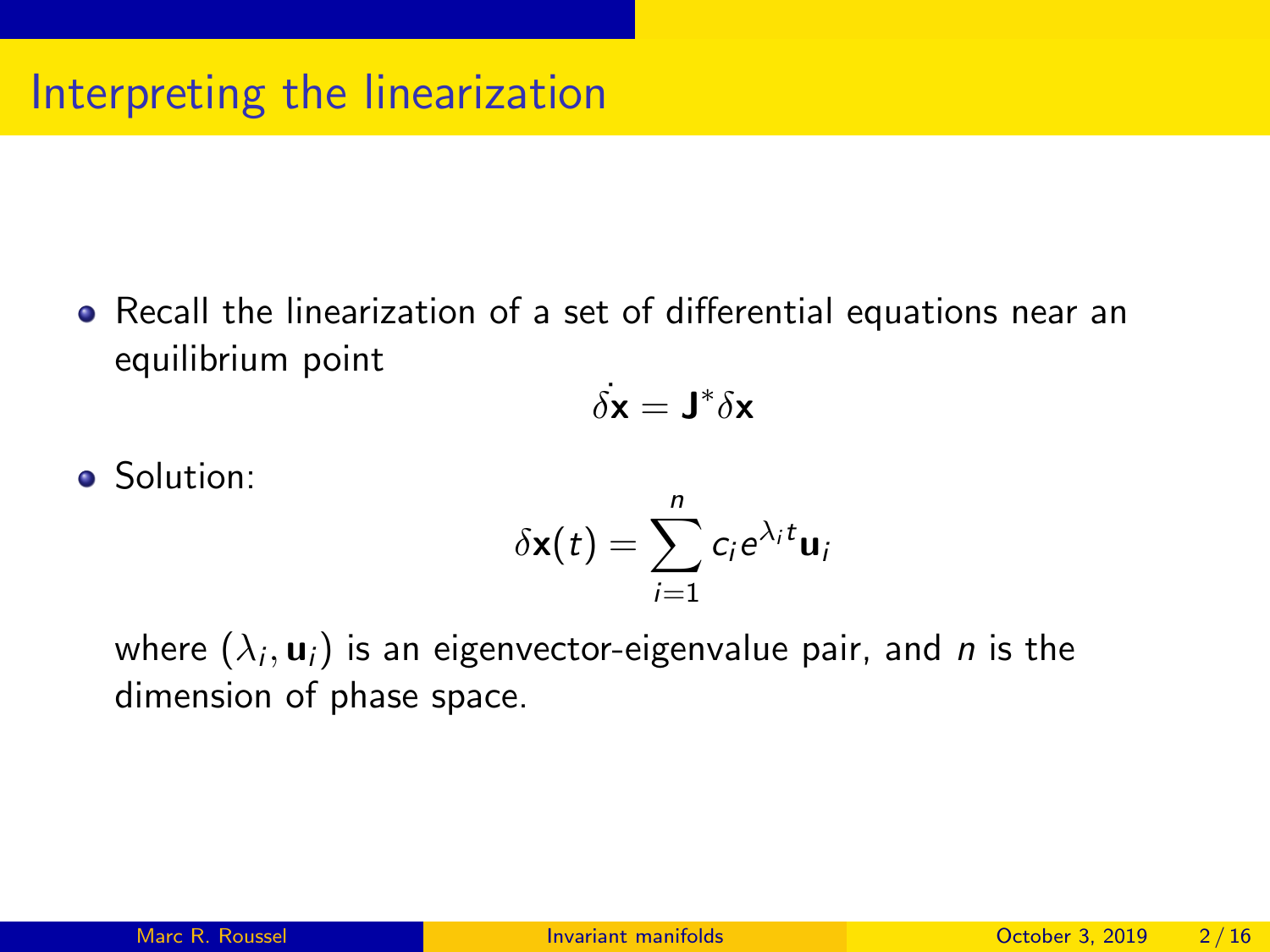### Interpreting the linearization (continued)

 $\bullet$  Simple case:  $n = 2$ , both eigenvalues real and negative, and suppose that  $|\lambda_1| \gg |\lambda_2|$ .



**o** Two time scales:

• 
$$
t \sim |\lambda_1|^{-1} \ll |\lambda_2|^{-1}
$$
  
Over this time scale,  $e^{\lambda_2 t}$  is re

Over this time scale,  $e^{\lambda_2 t}$  is roughly constant.

The motion essentially consists of relaxation along  $\mathbf{u}_1$ .

 $t\sim |\lambda_2|^{-1}\gg |\lambda_1|^{-1}$ Over this time scale,  $e^{\lambda_1 t}$  has become negligible. The motion essentially consists of relaxation along  $\mathbf{u}_2$ .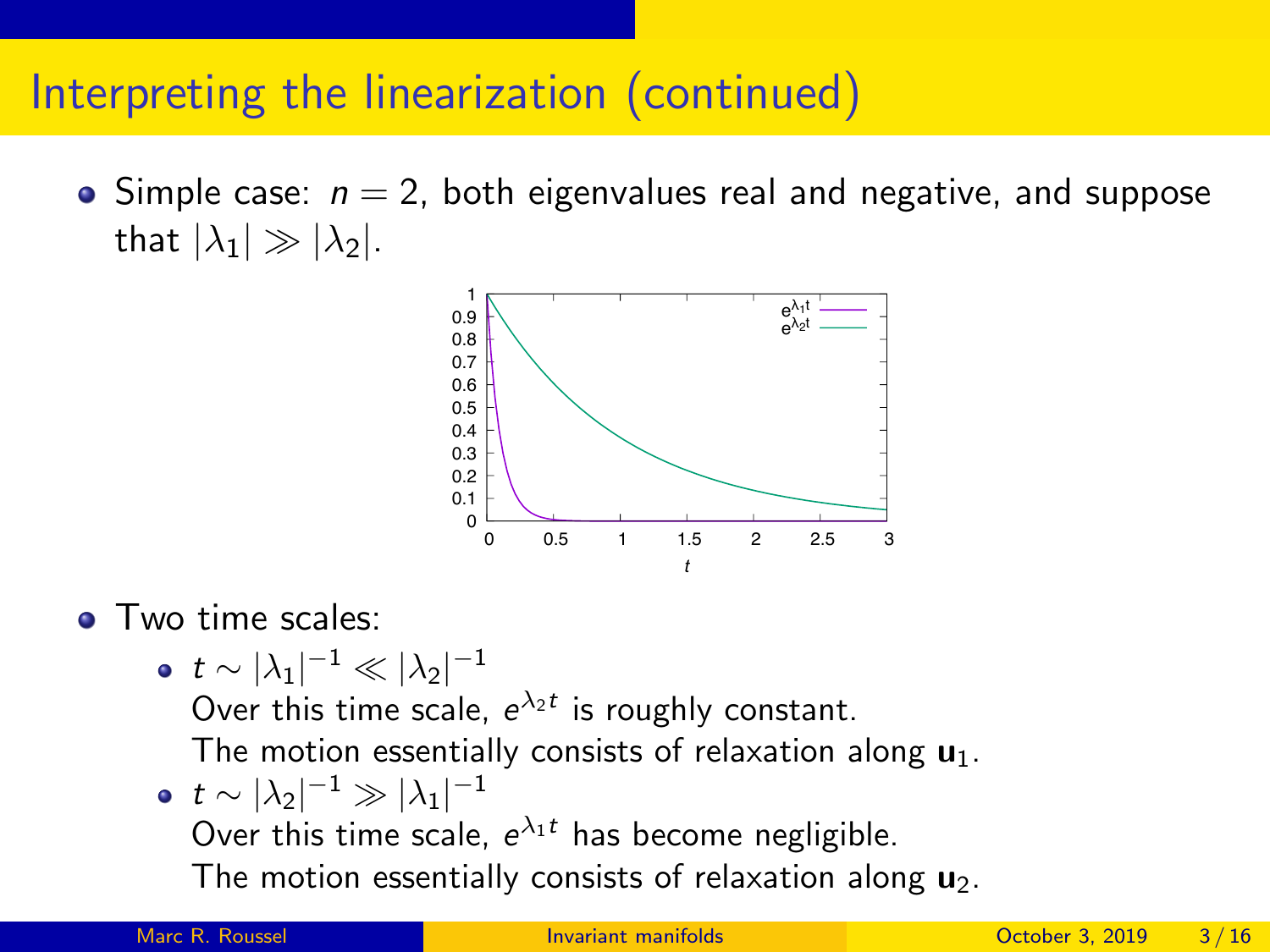## The effects of the linearization visualized in phase space

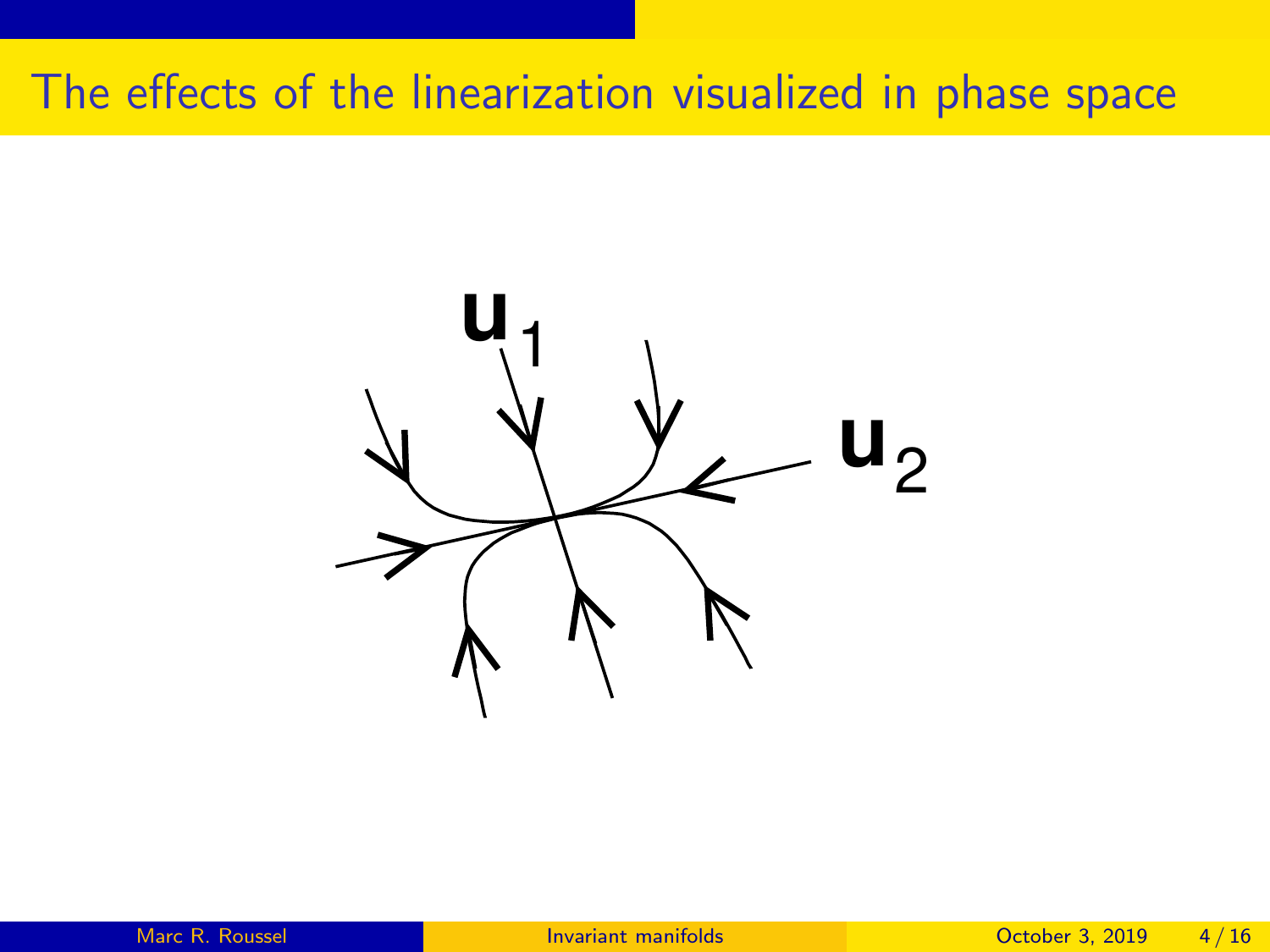#### How points evolve in the neighborhood of a trajectory

- Suppose that we have two copies of the system, each represented by coordinates in the same phase space, say  $x_a$  and  $x_b$ .
- **•** If the differential equation is  $\dot{\mathbf{x}} = \mathbf{f}(\mathbf{x})$  and we define  $\Delta \mathbf{x} = \mathbf{x}_b \mathbf{x}_a$ , then

$$
\overline{\Delta x} = \dot{x}_b - \dot{x}_a
$$

$$
= f(x_b) - f(x_a)
$$

 $\bullet$  Suppose that  $\Delta x$  is small, and expand  $f(x_b)$  in a Taylor series about  $x_a$ :

$$
f(x_b) \approx f(x_a) + J(x_a) \Delta x
$$
  
 $\therefore \Delta x \approx J(x_a) \Delta x$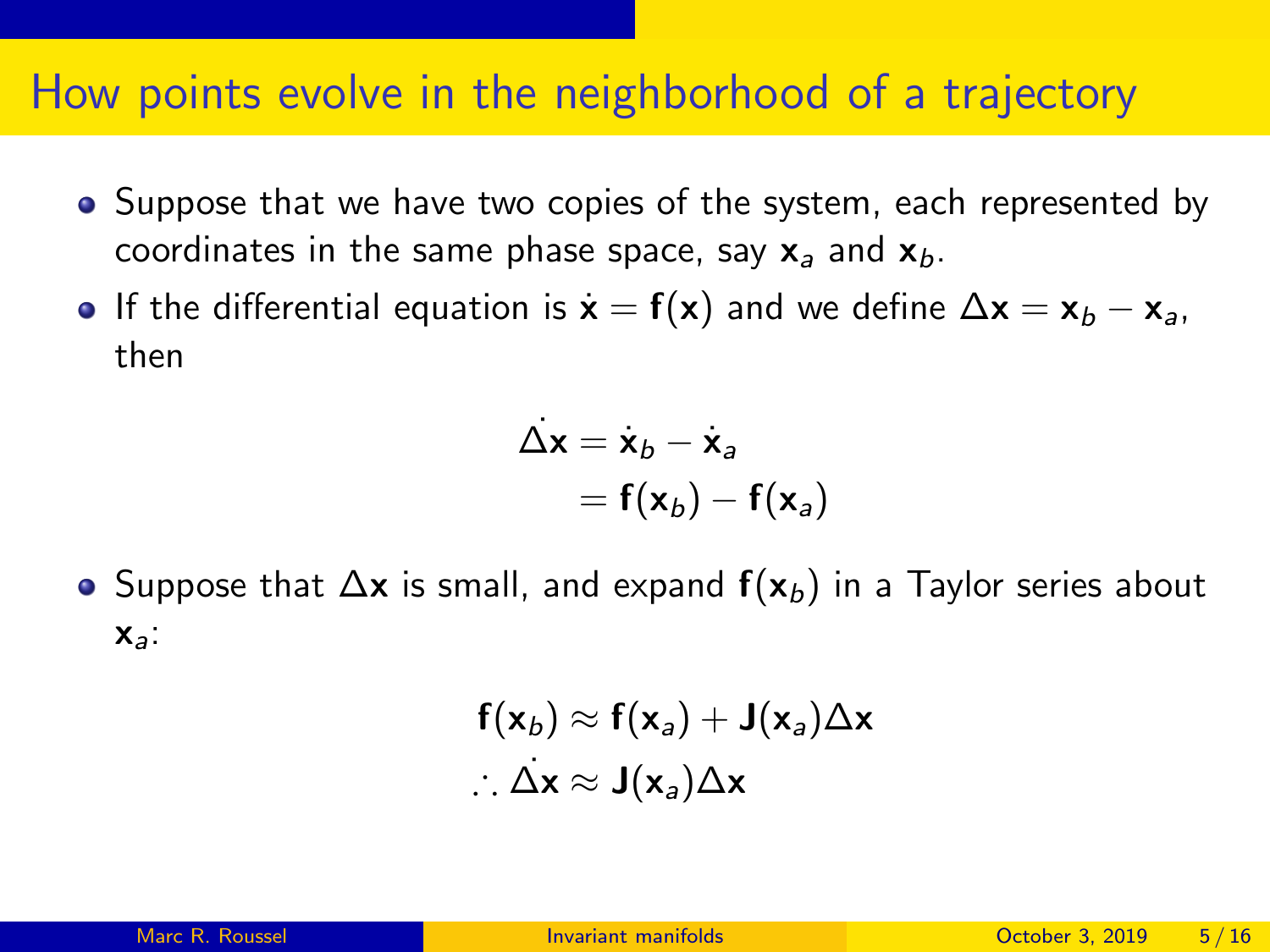#### How points evolve in the neighborhood of a trajectory (continued)

#### $\Delta$ x ≈ J(x<sub>a</sub>) $\Delta$ x

Observation: The relative positions of two nearby points evolving according to  $\dot{\mathbf{x}} = \mathbf{f}(\mathbf{x})$  is analogous to the motion of points relative to the equilibrium point, except that we now need to look at the Jacobian near a reference trajectory.

Fact: The eigenvalues of J depend continuously on the parameters.

Consequence: As long as the eigenvalues are distinct with nonzero real parts, there exists a neighborhood of the equilibrium point in which the eigenvalue spectrum of **J** has a similar structure to the eigenvalue spectrum of  $J^*$ .

Consequence: For the simple  $n = 2$  system described above,  $\Delta x$  first shrinks rapidly along  $u_1(x)$ , then more slowly along  $u_2(x)$ .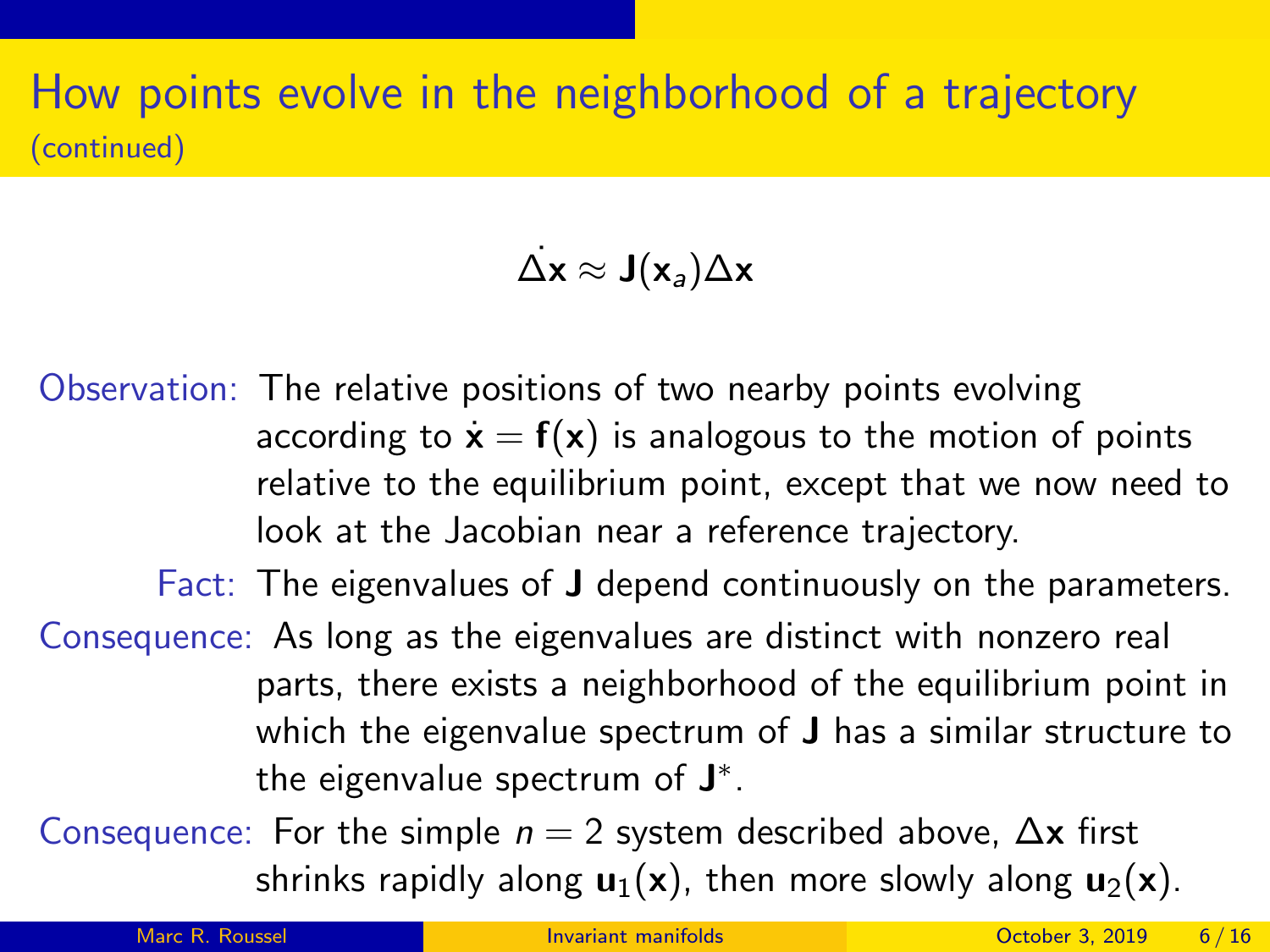#### Invariant manifolds

- Suppose that we have a trajectory that enters the equilibrium point (or exits from it) along a particular eigenvector.
- Within some neighborhood of the equilibrium point, the motion relative to that trajectory is analogous to the motion near the equilibrium point.
- In some sense then, such a trajectory is an extension of the corresponding eigenvector into the region where nonlinearity may be important.
- We can generalize this idea to groups of trajectories that extend an eigenspace, i.e. space spanned by a set of eigenvectors chosen in some particular way.
- Such objects are called invariant manifolds.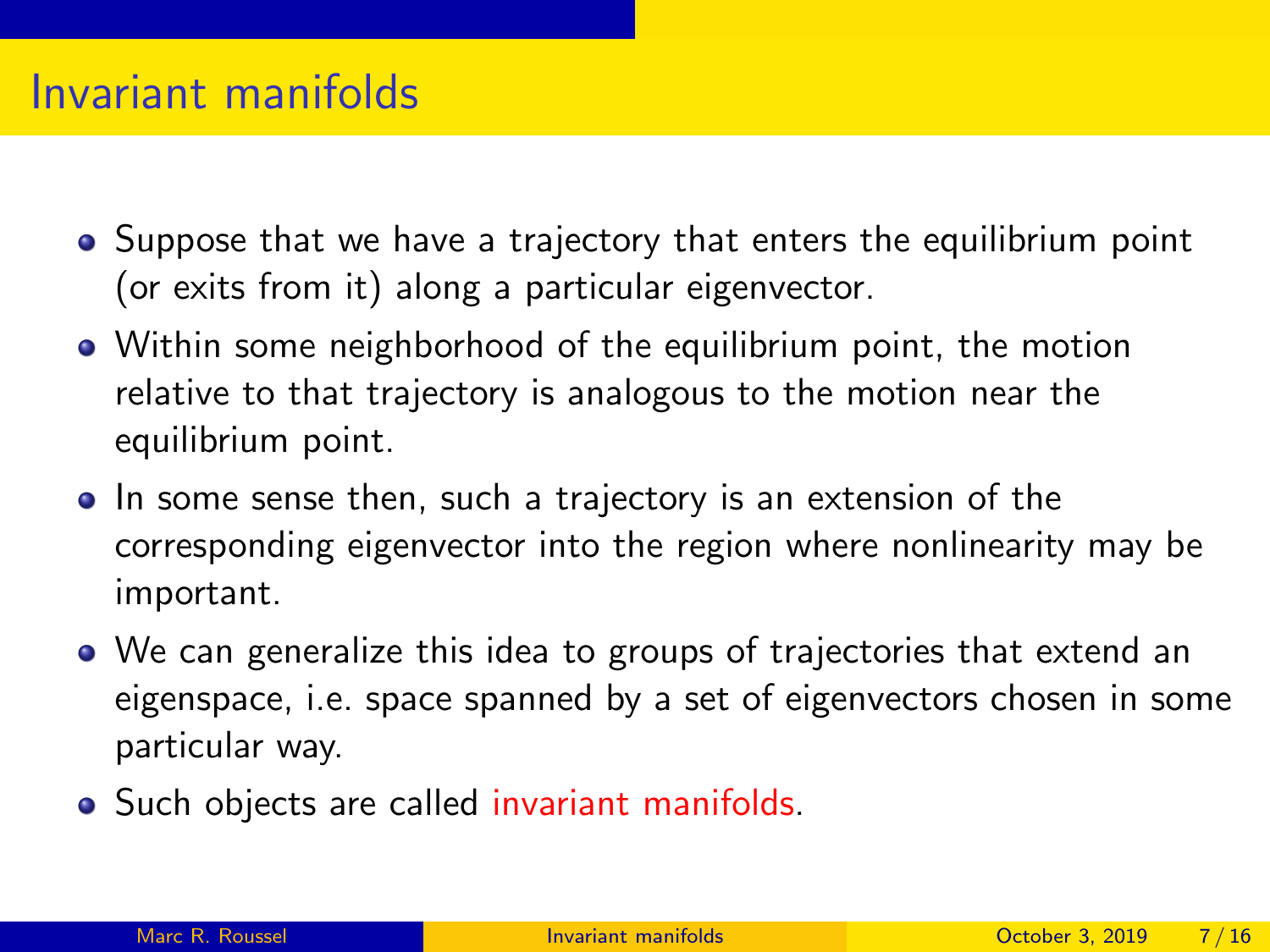Differentiable manifold: a continuously and smoothly parameterizable geometric object

Parameterizability: at any point in a d-dimensional manifold embedded in an n-dimensional space, we can write

$$
z=h(y)
$$

for some function  $h$ , where  $y$  is a set of  $d$  coordinates and  $z$ is the set of the remaining  $n - d$  coordinates. The selection of  $\bf{v}$  and the form of the function **h** may vary in different regions of the manifold, but it is possible to stitch these local representations together continuously and smoothly.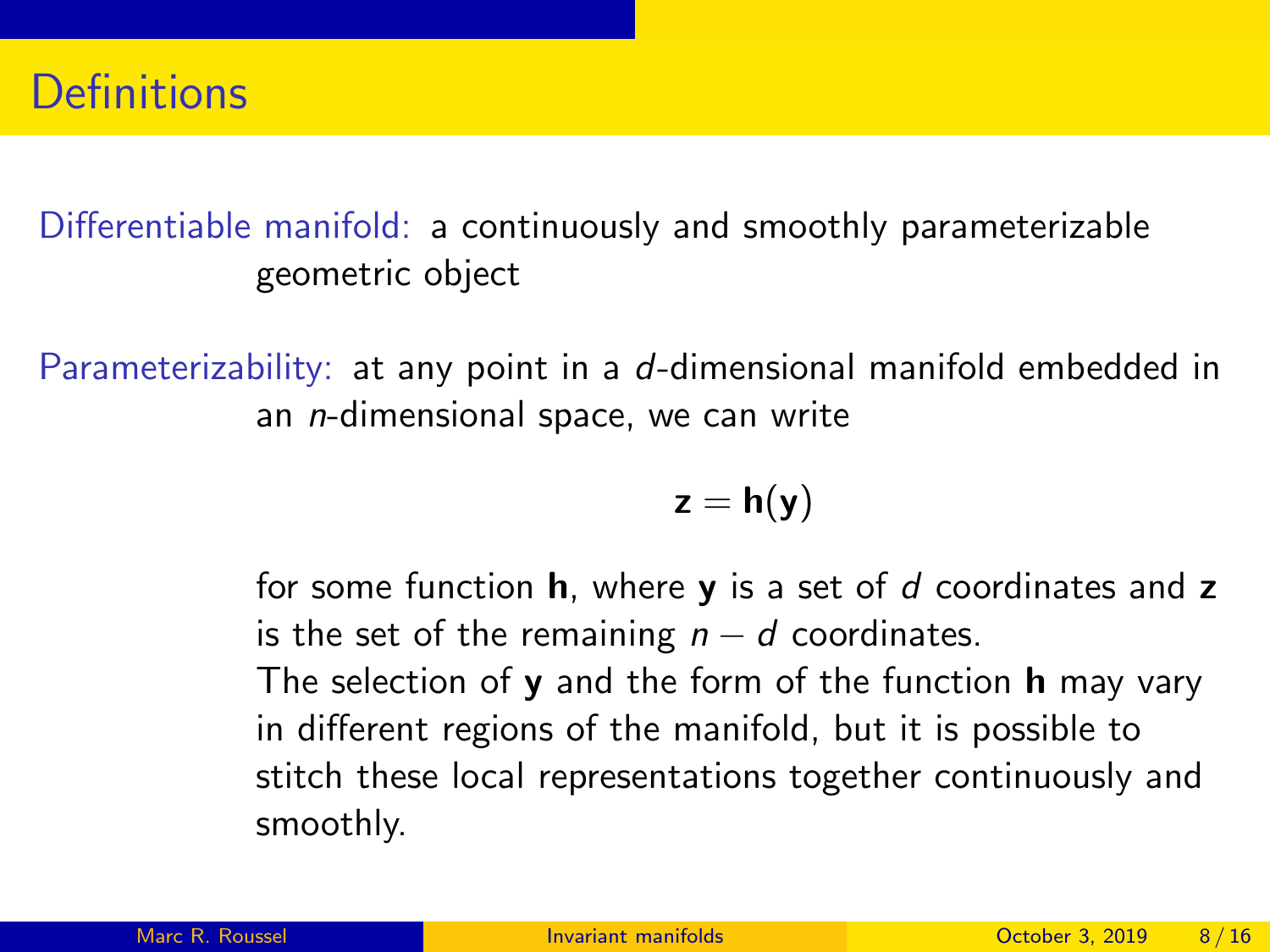Invariant set: any set of points that are mapped into points in the same set by the time evolution operator

If  $\mathcal I$  is an invariant set, then  $\varphi^t(\mathcal I)=\mathcal I$  for any  $t.$ 

Invariant manifold: an invariant set of a dynamical system that is also a differentiable manifold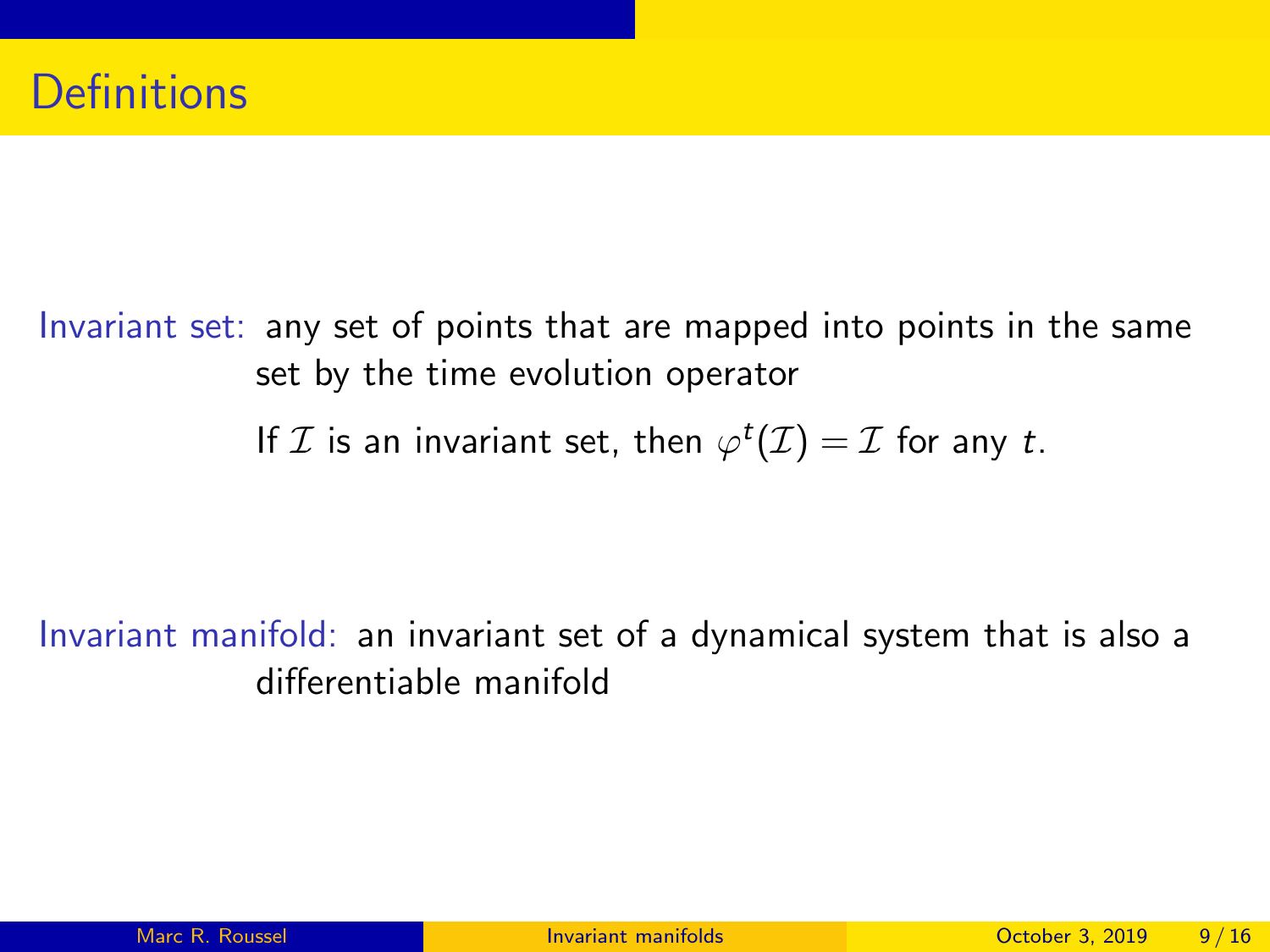# Examples of invariant sets

(and of things that aren't)

- An equilibrium point is an invariant set since  $\varphi^t(\mathsf{x}^*)=\mathsf{x}^*.$
- A set of isolated equilibrium points (e.g. the three equilibria of a bistable system) is an invariant set  $\mathcal{I}=\{\mathsf{x}^*,\mathsf{x}^\dagger,\ldots\}$  since  $\varphi^t(\mathcal{I})=\mathcal{I}.$
- A point that is not an equilibrium is not an invariant set since  $\varphi^{\it t}(\mathsf{x})\neq\mathsf{x}$  for any (or most)  $t\neq0.$
- $\bullet$  The trajectory through a given point obtained by integrating to  $\pm \infty$ from that point is an invariant set.

Let  $\Phi^+({\mathsf{x}}_0) = \{\varphi^t({\mathsf{x}}_0) \forall t\in[0..\infty)\}$  and  $\Phi^-(\mathsf{x_0})=\{\varphi^t(\mathsf{x_0}) \forall t\in[0..-\infty)\}.$  Then  $\mathcal{I}=\bigcup \left(\Phi^+(\mathsf{x_0}),\Phi^-(\mathsf{x_0})\right)$  is an invariant set.

• Any set of trajectories extended to  $t = \pm \infty$  is an invariant set.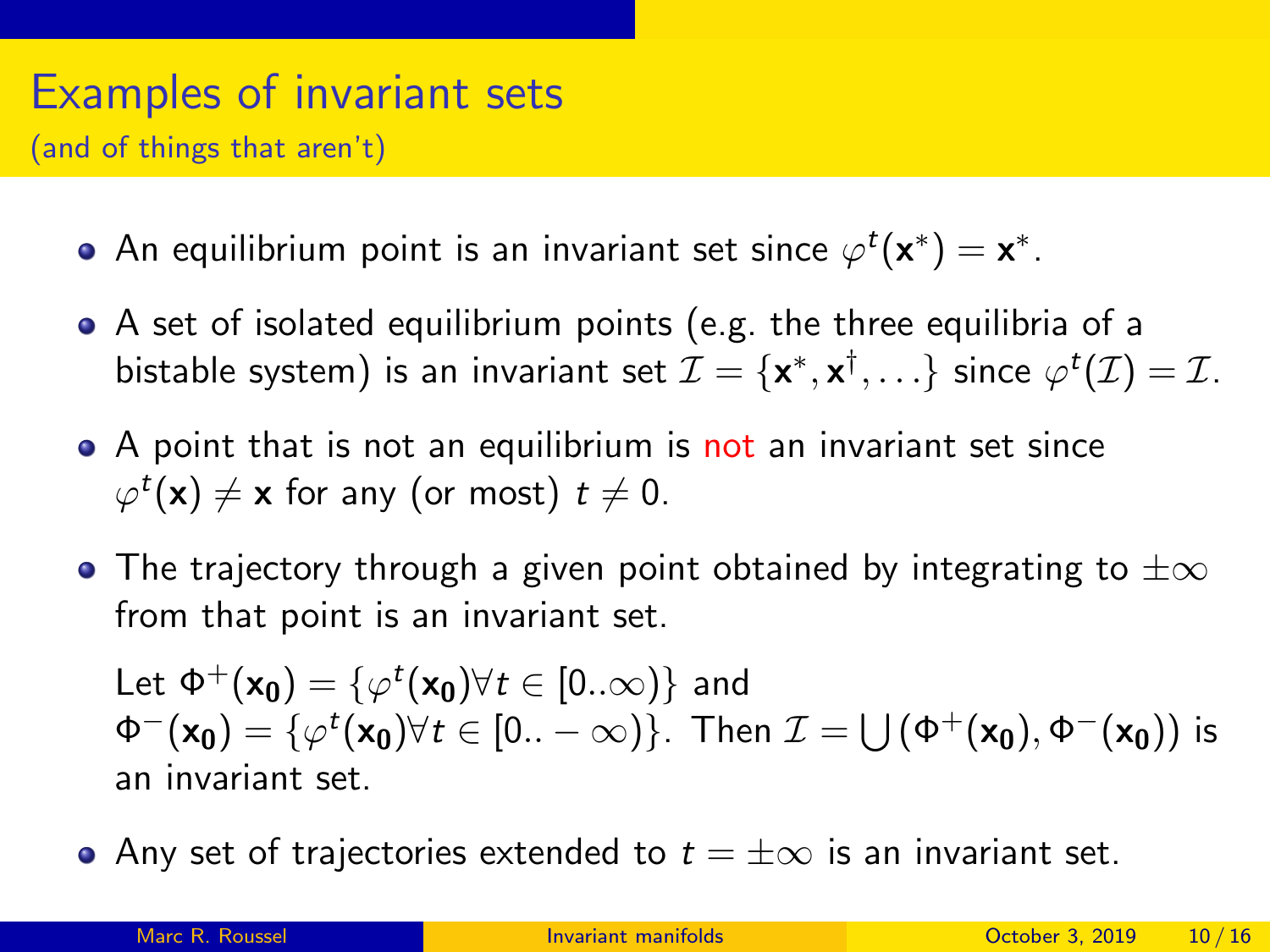## Examples of invariant manifolds

(and of things that aren't)

A single equilibrium point is an invariant manifold with  $d = 0$  with the trivial parameterization

$$
\mathbf{x}=\mathbf{z}=\mathbf{x}^*
$$

- A set of two or more isolated equilibrium points is not an invariant manifold because it lacks a smooth parameterization.
- A trajectory extended to  $t = \pm \infty$ ,  $\mathcal{T}$ , is a one-dimensional invariant manifold: it's a smooth curve in space, and for every  $x \in \mathcal{T}$  there exists an  $\mathsf{x}_0\in\mathcal{T}$  such that  $\varphi^t\mathsf{x}_0=\mathsf{x}$  for any given value of  $t.$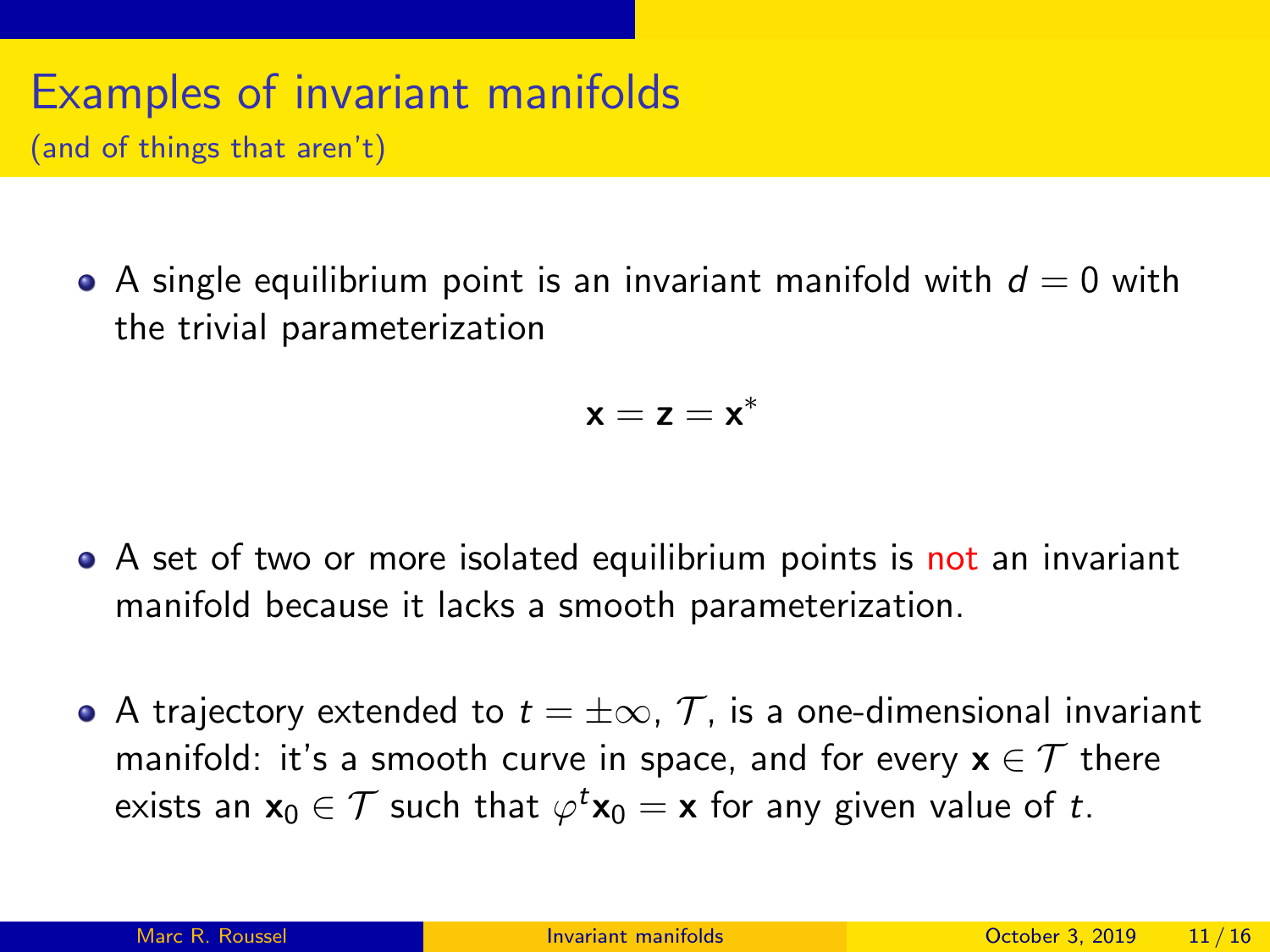## How to make a two-dimensional invariant manifold



- Integrate both forward and backward in time from "origin line"
- Parameterize this manifold by distance along origin line and time needed to reach a point along a trajectory from the origin line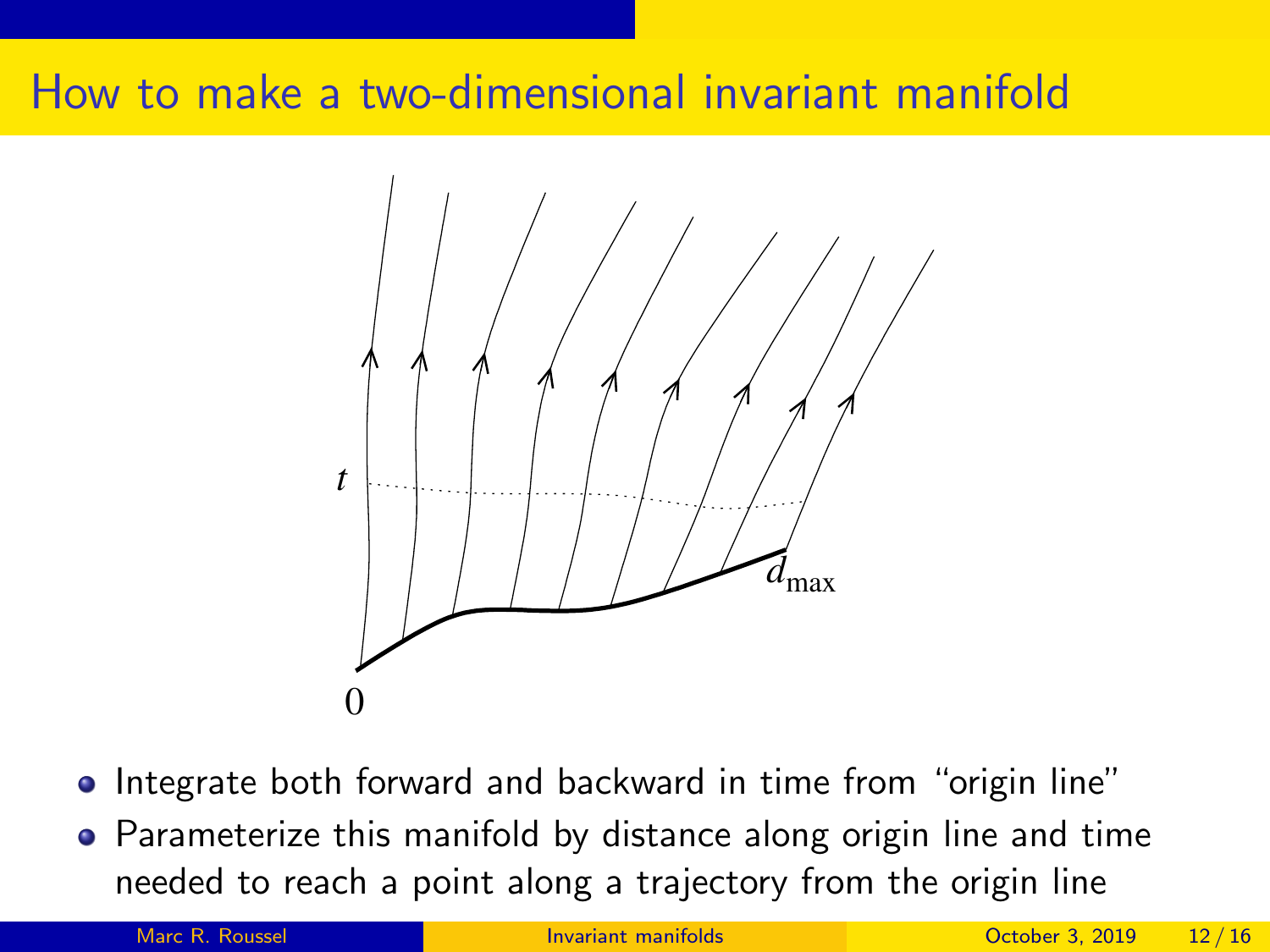### Special eigenspaces from the linearization

Stable eigenspace:  $E^s$  is spanned by the eigenvectors whose corresponding eigenvalues have negative real parts Unstable eigenspace:  $E^u$  is spanned by the eigenvectors whose corresponding eigenvalues have positive real parts Center eigenspace:  $E^c$  is spanned by the eigenvectors whose corresponding eigenvalues have zero real parts

Note: In the case that we have a pair of complex-conjugate eigenvalues, the corresponding eigenspace is spanned by the real and imaginary parts of these eigenvalues, i.e. it is two-dimensional.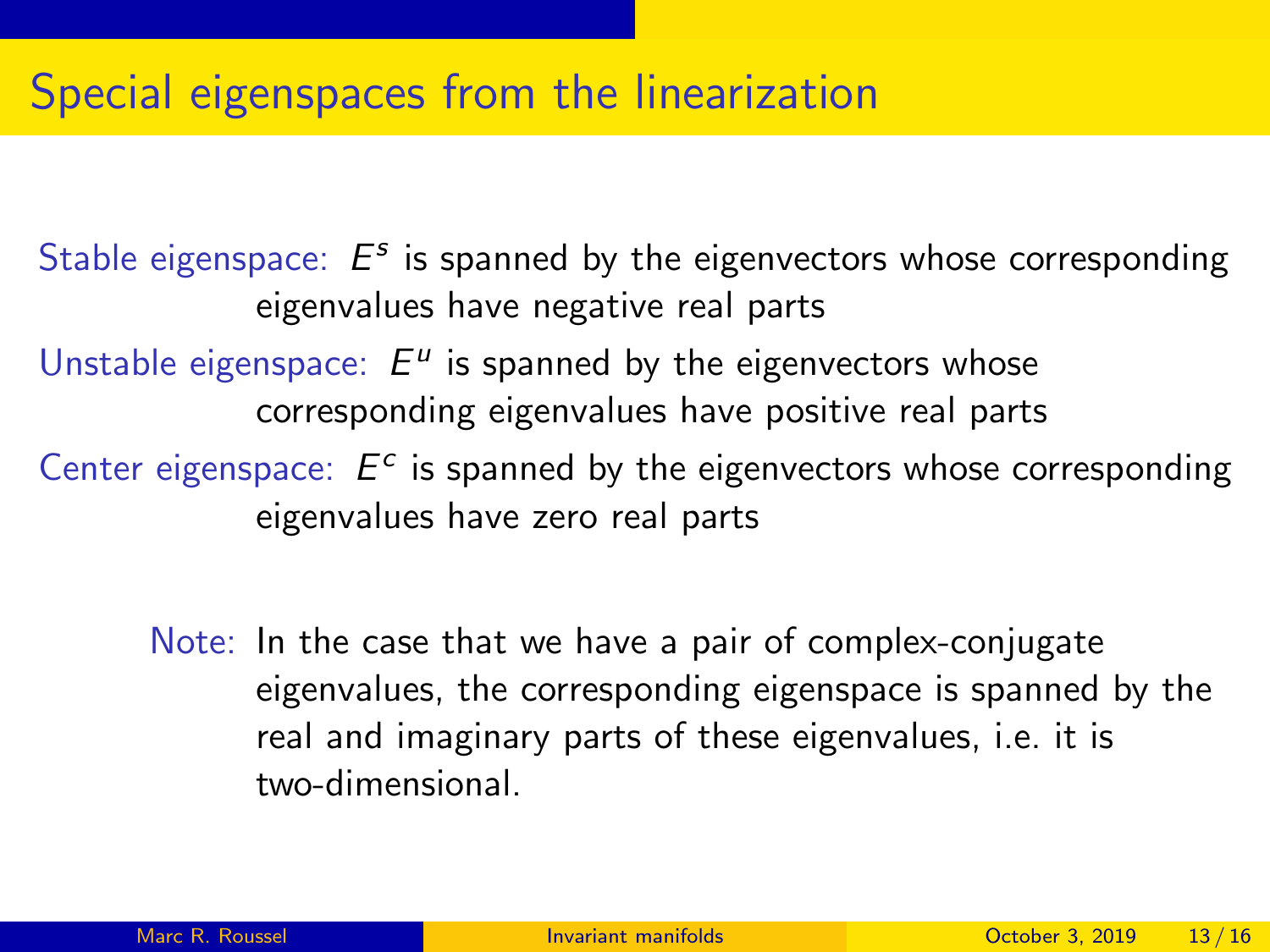## Example of an eigenspace decomposition

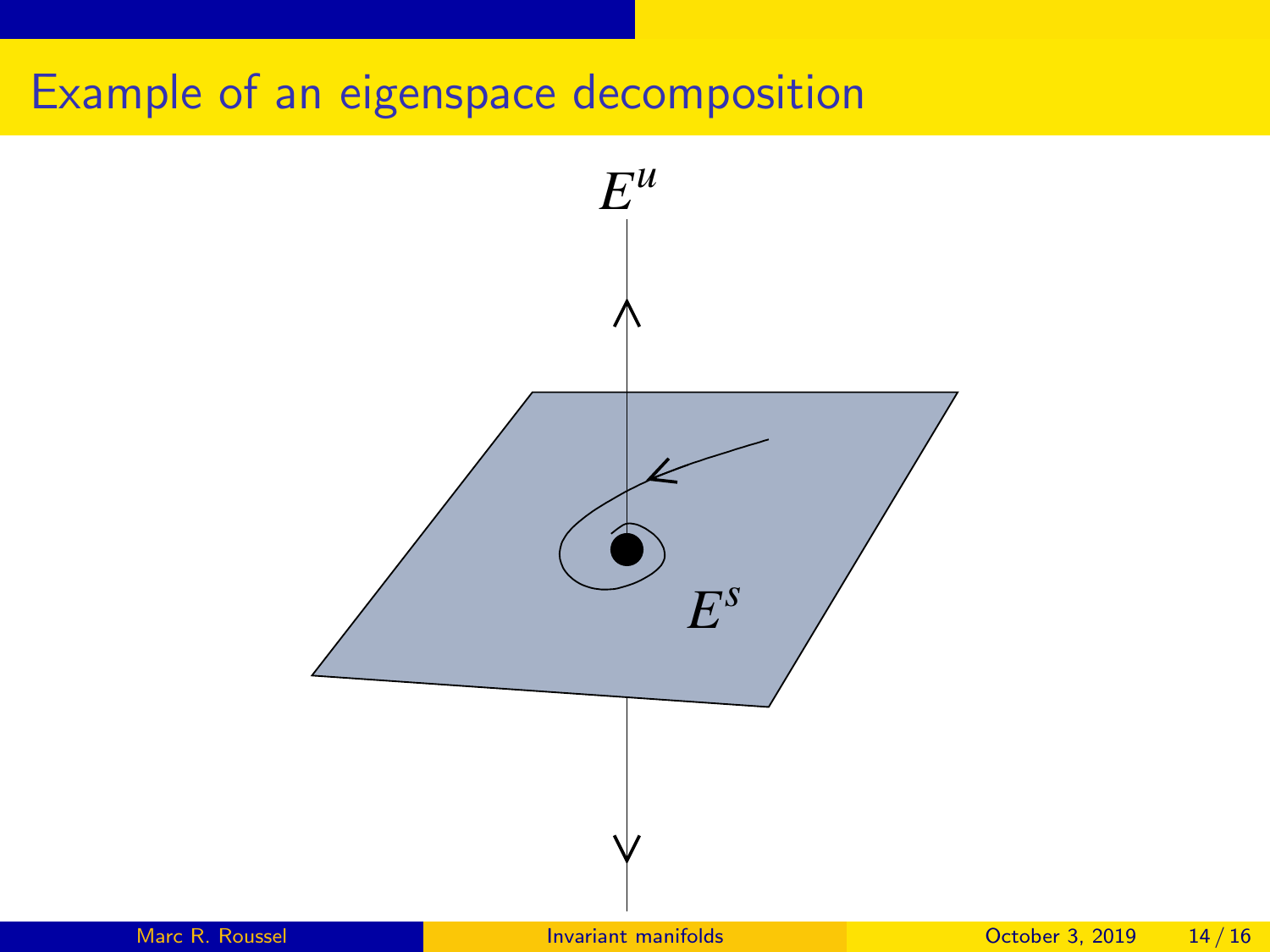The stable manifold  $(\mathcal{M}^s)$  of an equilibrium point  $\mathcal P$  is the set of points in phase space with the following two properties:

• For 
$$
\mathbf{x} \in \mathcal{M}^s
$$
,  $\varphi^t(\mathbf{x}) \to \mathcal{P}$  as  $t \to \infty$ .

**2**  $\mathcal{M}^s$  is tangent to  $E^s$  at  $\mathcal{P}$ .

The unstable manifold  $(\mathcal{M}^u)$  of an equilibrium point is the set of points in phase space with the following two properties:

\n- **0** For 
$$
\mathbf{x} \in \mathcal{M}^u
$$
,  $\varphi^t(\mathbf{x}) \to \mathcal{P}$  as  $t \to -\infty$ .
\n- **0**  $\mathcal{M}^u$  is tangent to  $E^u$  at  $\mathcal{P}$ .
\n

Note: These, and other similarly defined manifolds, are necessarily both invariant and differentiable.